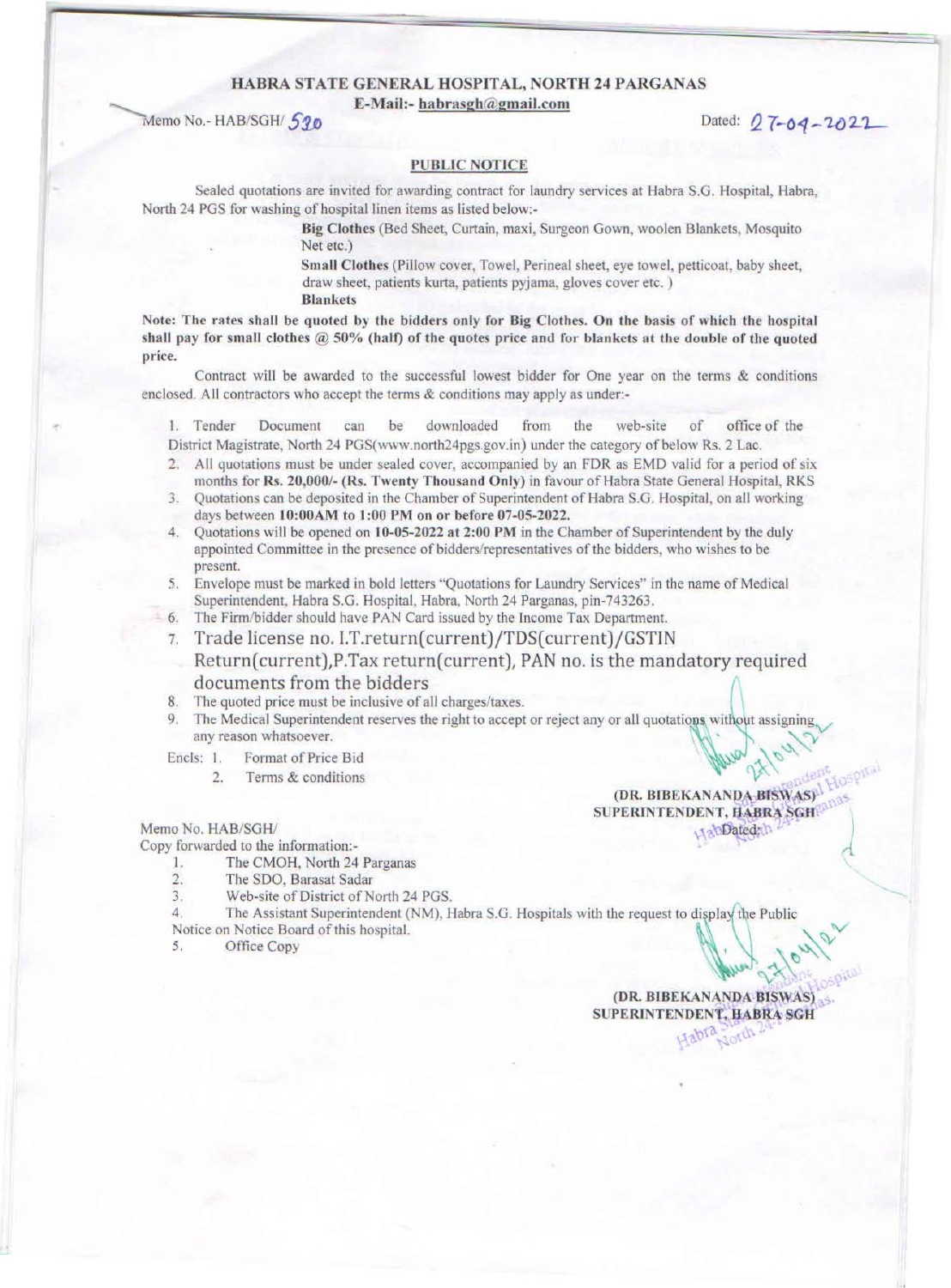## TERMS & CONDITIONS OF TENDER FOR LAUNDRY SERVICES

- 1. The laundry services shall be meant for the entire hospital with specific reference to the IPD, OPD, different diagnostic blocks, emergency services, maternity services, operation theatres (Major & Minor), administrative blocks etc. or as per the directions of the hospital authorities from time to time.
- 2. The job includes sluicing, washing, hydro-extraction (if required), drying, repairing of the linens (if required), ironing, sorting and issue of cleaned linen.
- 3. Used clothes will have to be collected in the morning everyday from 8:30a.m to 10 a.m. and returned to various departments in evening from 2:30 p.m. to 4 p.m.
- 4. Wear and tear if any should be noticed during the collection and must be pointed out to that department. Defect if any found later on will be the responsibility of the contractor.
- 5. The provision of appropriate material supplies (full compliance to MSDS guidelines) and manpower required for the laundry services shall be borne by the contractor.
- 6. The contractor shall deposit the washing material (soap, detergent etc.) as per monthly requirement in the hospital store under the supervision of Store Pharmacist/ Ward Master in charge and collect the same as and when required.
- 7. Disinfection of clothes will have to be ensured before washing of the clothes by the Contractor.
- 8. The Linen must be washed and ironed properly up to the satisfaction of the authorities. If any defect or deficiency is noticed, penalty at the rate double of the quoted price shall be deducted from the monthly bill of the contractor.
- 9. The contractor will ensure timely availability of washed and ironed linen for the different departments of the hospital. The stains of blood discharge and pus etc. has to be removed before washing. No bleaching items to be used.
- 10. The contract will be initially for a period of one year. The contract can be extended further for another one year (total 02 years) on mutual agreement on same rates, terms & conditions, if the performance is satisfactory. The extension shall be granted on the sole discretion of the Medical Superintendent.
- 11. The bidders should have valid identity proof and PAN Card issued by Income Tax Department
- 12. The bidders will have to deposit Rs. 20,000/- (Rs. Twenty Thousand Only) with the Price Bid as an EMD in the fonn of FDR for a period of six months in favour Habra State General Hospital. RKS
- 13. EMD of the applicants shall be returned 30 days after the award of work to successful bidder.
- 14. The successful bidder will have to deposit Rs. 15,000/- (Rs. Fifteen Thousand Only) as a performance guarantee in the form of FDR/Bank Guarantee for a period of 01 year in favour of Habra State General Hospital, RKS immediately before award of contract. This security deposit shall be refunded after 60 days of completion of all the contractual obligations and after obtaining No Dues Certificate from the department.
- 15. After awarding the work, the contractor shall execute the Agreement containing all Terms & Conditions with the hospital authorities within 10 days of the issue of Award Letter.

 $v_{\rm dyn} \gtrsim v_{\rm dyn} \gtrsim v_{\rm dyn}$  $2^{\chi \vee}$  erittenden 1105R  $c_1$ ),  $c_2$ ,  $c_3$ ~ abla<sub>22oidh</sub>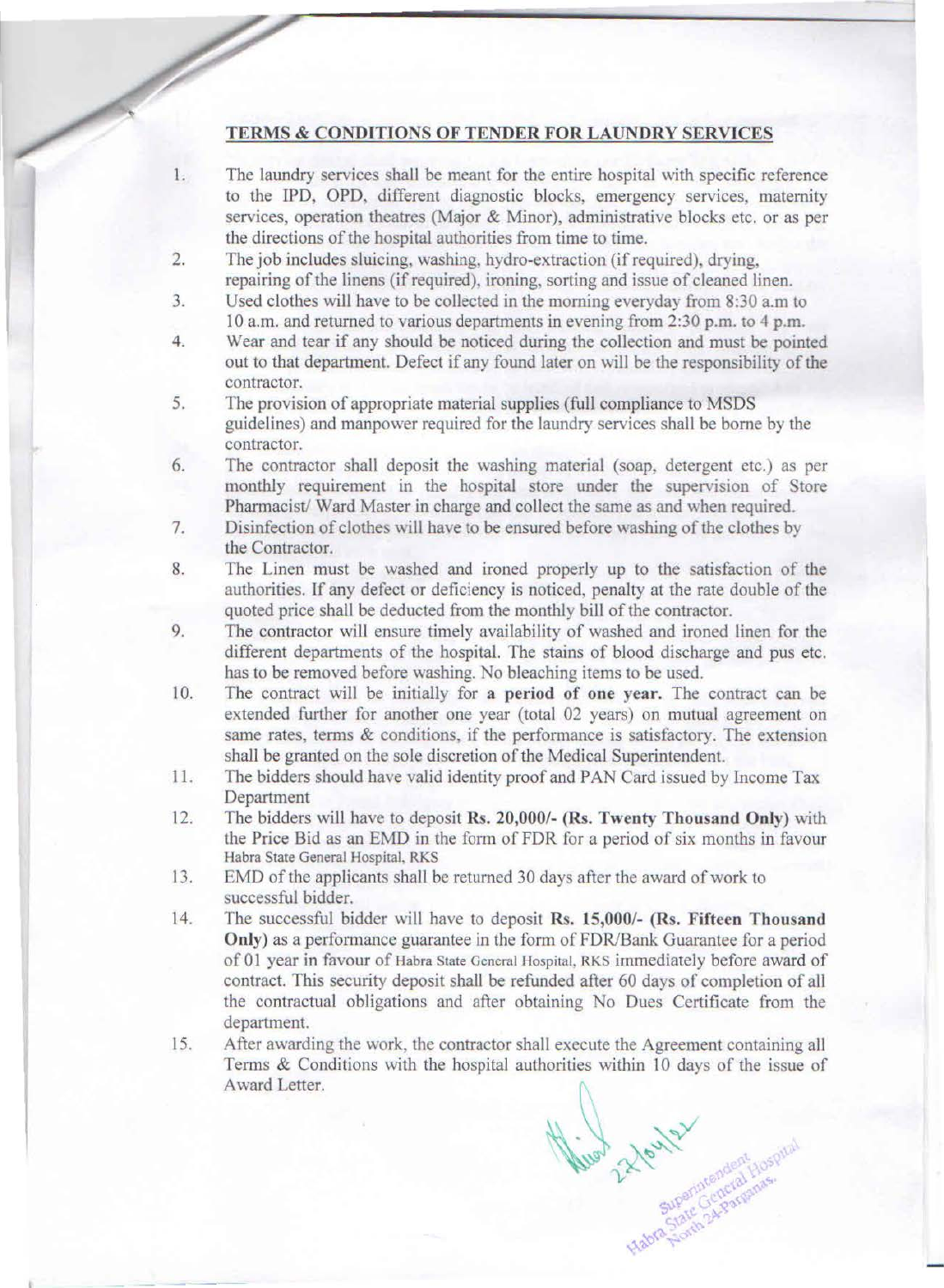Payment will be made on monthly basis on submission of bills in triplicate duly verified by the concerned head of the Branch/Unit.

- Income Tax/Cess as applicable will be deducted from each bill before payment as 17. IDS
- 18. No service charge shall be given by the hospital as per IT/Sales Tax rules.
- 19. For any breach of the terms and conditions on the part of the contractor, the Medical Superintendent will be fully empowered to impose penalty to the extent of **Rs. 500/-** (Rs. **FiYe Hundred Only)** each time. On repeated breach of Terms & Conditions the Medical Superintendent may terminate the contract and forfeit the Performance Security.
- 20. The hospital shall provide laundry space along with water supply for the laundry services.
- 21. Addition/alteration/modifications in the existing laundry premises are not permissible without prior approval of hospital authority. Any damage to the hospital property/fixtures will have to be rectified/ replaced by the contractor.
- 22. The machinery and equipments are to be handled and maintained properly. Any damage due to mishandling and negligence shall be recovered from the contractor.
- 23. Subletting of any kind in any form is not permissible.
- 24. The attendance and other relevant records shall be kept by the contractor at his own cost and be produced by him on demand of the Hospital authorities.
- 25. Every worker engaged in laundry services shall wear the neat and clean uniform including the protective devices according to season. The uniform affixing thereon the badge mentioning the name/designation of the worker shall be provided by the contractor at his own cost.
- 26. The contractor shall engage the laundry staff between the age of 18 years to 40 years and if any complaint of misbehaviour and misconduct comes to the knowledge of the Hospital authorities, then all such responsibility shall be of the contractor, and any loss owing to the negligence or mishandling by the laundry staff, the contractor shall himself be responsible to make good for the losses so suffered by the department.
- 27. Police verification of antecedents and medical fitness of the staff deployed will have to be got done by the contractor and reports shall be submitted to the hospital within one month of the beginning of the work, failing which penalty  $\omega$  Rs. 200/-(Rs. Two Hundred Only) per week shall be imposed  $&$  deducted from the bills.
- 28. In case any person engaged by the contractor is found to be inefficient. quarrelsome or found indulging in unlawful or union activities, the contractor shall replace such person with a suitable substitute at the direction of the department.
- 29. The department shall not be liable to provide any sort of accommodation to the staff or person deployed by the contractor and no cooking/lodging wiU be allowed in the premises of the hospital at any time.
- 30. The contractor shall not, at any stage, cause or permit any sort of nuisance in the premises of the hospital or do anything which may cause unnecessary disturbance or inconvenience to other working there as well as to the general public in the hospital.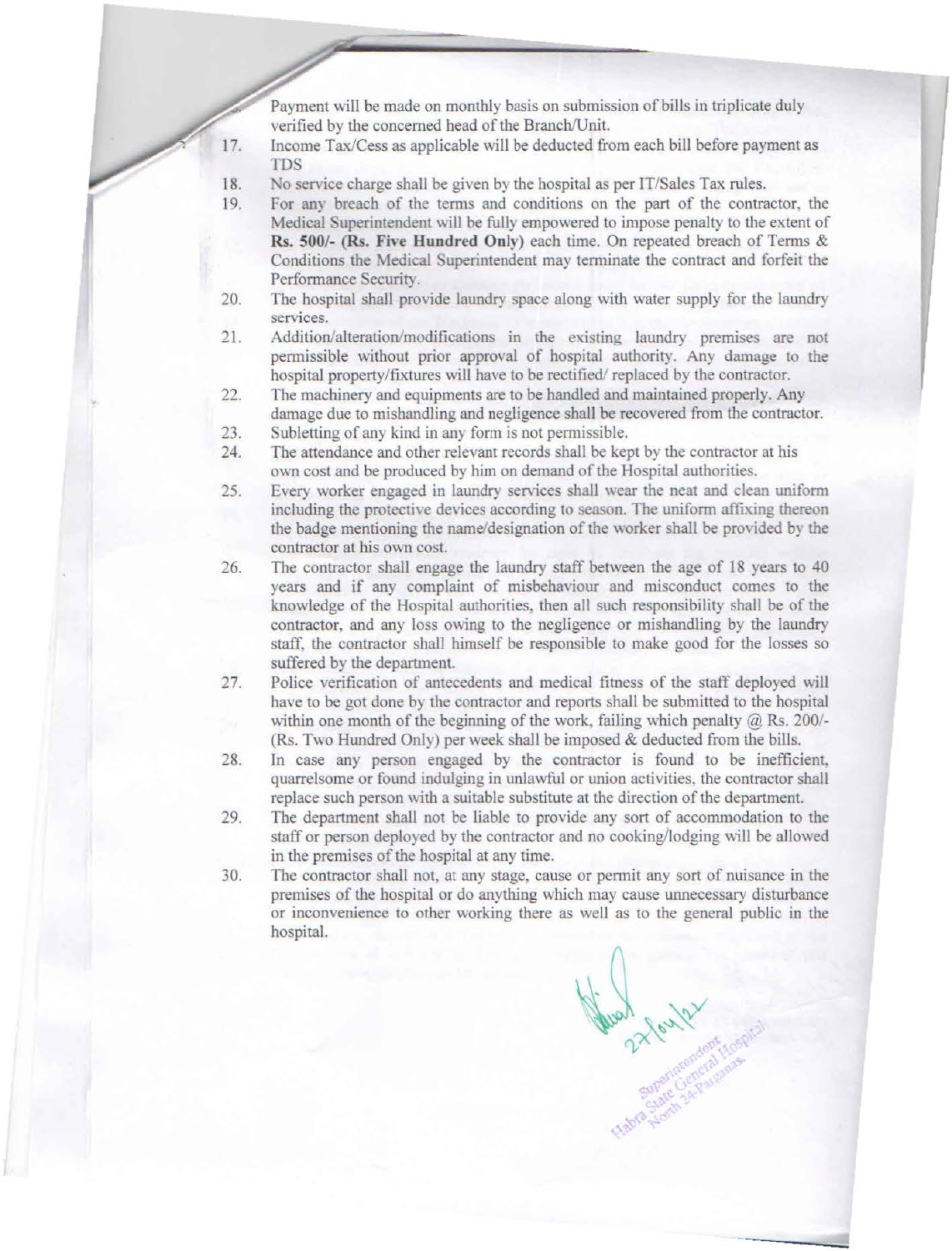The contractor is liable to follow all the provisions of Minimum Wages Act. Contractor Labour (R&A) Act and others relevant laws/rules. The contractor is liable to maintain all the relevant records, registers and documents as required by the Labour Department, Regional Provident Fund Commissioner and Employees State Insurance Corporation or other local bodies as per the existing rules and as amended from time to time. The agency shall be responsible for providing all benefits to its employees as per rule/law.

- 32. The contractor shall comply with legal requirements for obtaining licence under Contract Labour (R&A) Act, 1970 etc. if and as required.
- 33. In case of any violation of statutory provisions under Labour Laws or otherwise on behalf of the contractor, there will not be any liability on the Hospital authorities..
- 34. In case by virtue of the Workmen's Compensation Act, the Government if obliged to pay compensation to such person employed by the contractor in execution of the work, the Govt. will be entitled to recover from the contractor the amount of compensation so paid.
- 35. The contractor shall indemnify the Department against all other damages/charges and expenses for which the Government may be held liable or pay on account of the negligence of the contractor or persons deployed by him. or any person under his control, whether in respect of accidents. injury to the person or damage to the property of any member of the public or any person or in executing the work or otherwise and against all claims and demands thereof.
- 36. The contractor shall be responsible for any type of statutory or mandatory claims or penalties in light of the defaults with reference to the above provisions.
- 37. The Hospital authorities reserves the right to terminate the contract without assigning any reason by giving to the contractor one calendar month notice of its intention to do so and on the expiry of the said period of notice, the contract shall come to an end without prejudice or any right of remedy that may be accrued to other party by reason of any incident which of any tenns thereof. Such notice may be signed on behalf of Lt. Governor of Delhi by hospital authorities.
- 38. The contract may also be terminated at any time by the hospital administration if any reference in this regard is received from Health & Family \Velfare Department/Finance Department of Govt. of WB.
- 39. As and when any situation arises in violation of any terms & conditions of the contract executed between the parties to terminate or cancel or at the time of expiry of the contract, the contractor will be held responsible to preserve the laundry equipment intact and hand over the same in functional status, otherwise, contractor shall be liable to pay the damage occurred due to any lapse on his part, and the amount of the damage of equipment will be deducted from amount of security deposited.
	- 40 If the performance continues to be unsatisfactory even after giving a notice for putting the things in order for satisfactory performance, the contract is liable to be terminated along with forfeiture of performance guarantee and tender will be awarded to L 2 for remaining period of the tender.
- 41 In case of any dispute or differences. the award of the Arbitrator appointed by the Lt. Governor of WB will be fmal and binding on the parties. The courts at WB shall only have jurisdiction for the same.

(DR. BIBEKANANDA BISWAS) SUPERINTENDENT, HABRA SGH<br>Super Gene Sch

 $\sim 2$ 

 $\sim$